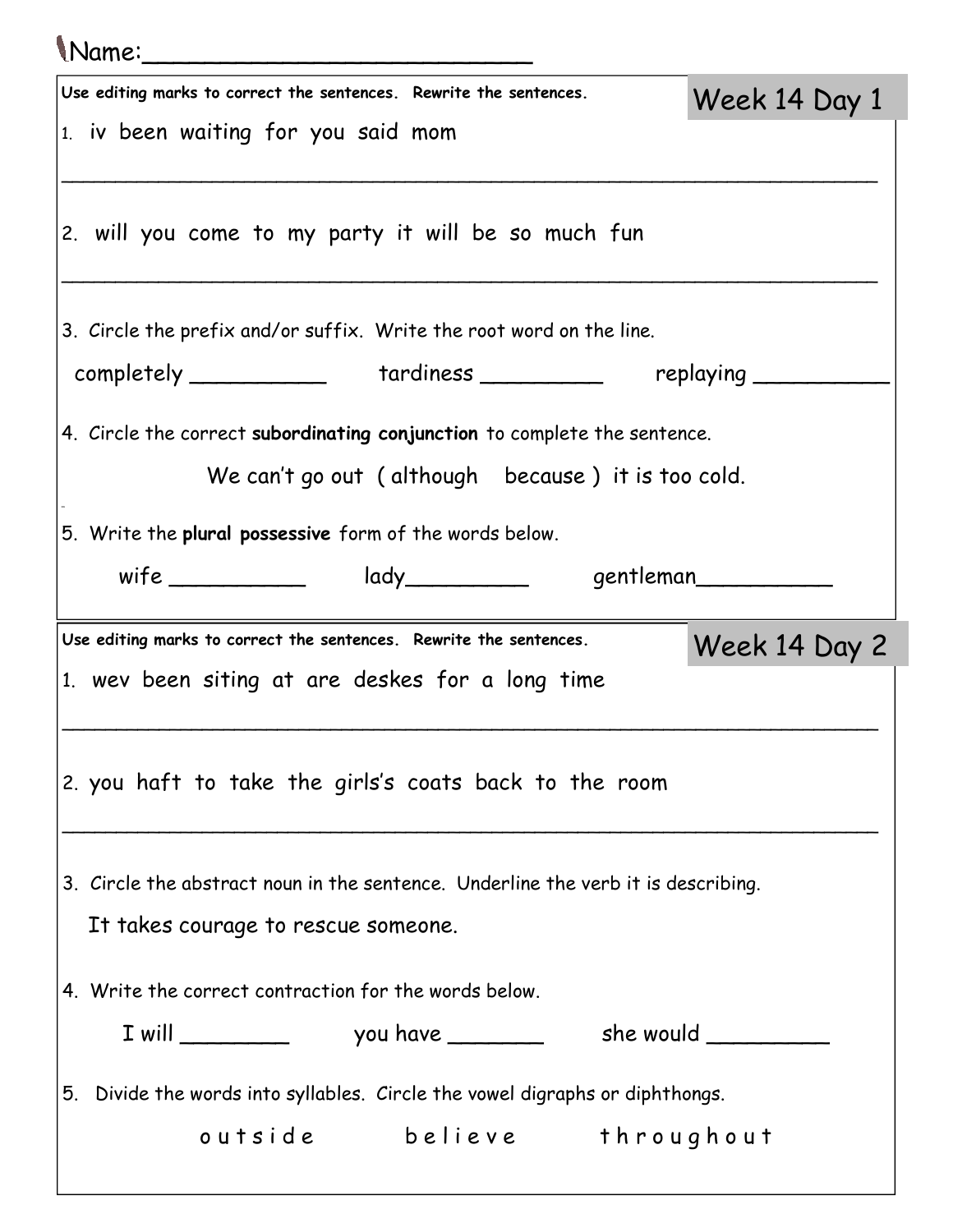## Name:\_\_\_\_\_\_\_\_\_\_\_\_\_\_\_\_\_\_\_\_\_\_\_\_\_

| Use editing marks to correct the sentences. Rewrite the sentences.<br>Week 14 Day 3     |
|-----------------------------------------------------------------------------------------|
| 1. your not geting eny more candi yelled my sister                                      |
| 2. their putting there coat's over they're                                              |
| 3. Circle the subject. Underline the predicate, Draw a box around the verb.             |
| Ethan and Robert played with the soccer ball.                                           |
| 4. Circle the adjective(s) in the sentence. Underline the nouns.                        |
| Five girls with colorful backpacks ran into the room.                                   |
| 5. Write the singular form of the nouns.                                                |
| armies ____________<br>wives $\_\_$<br>$men$ ___________                                |
|                                                                                         |
| Use editing marks to correct the sentences. Rewrite the sentences.<br>Week 14 Day 4     |
|                                                                                         |
| 1. where the red fern grows is a sad book                                               |
|                                                                                         |
| 2. my teacher loked he's kees in the class room exclaimed bella                         |
|                                                                                         |
| 3. Write the correct possessive pronoun to complete the sentence.                       |
| Did you bring ______________ coat? (coat that belongs to you)                           |
| The men painted ___________ houses. (the men's houses)                                  |
| 4. Add <i>s, ed,</i> and <i>ing</i> to the word in ( ). Write the answers below. (like) |
| 5. Create a sentence using an adjective and a proper noun.                              |